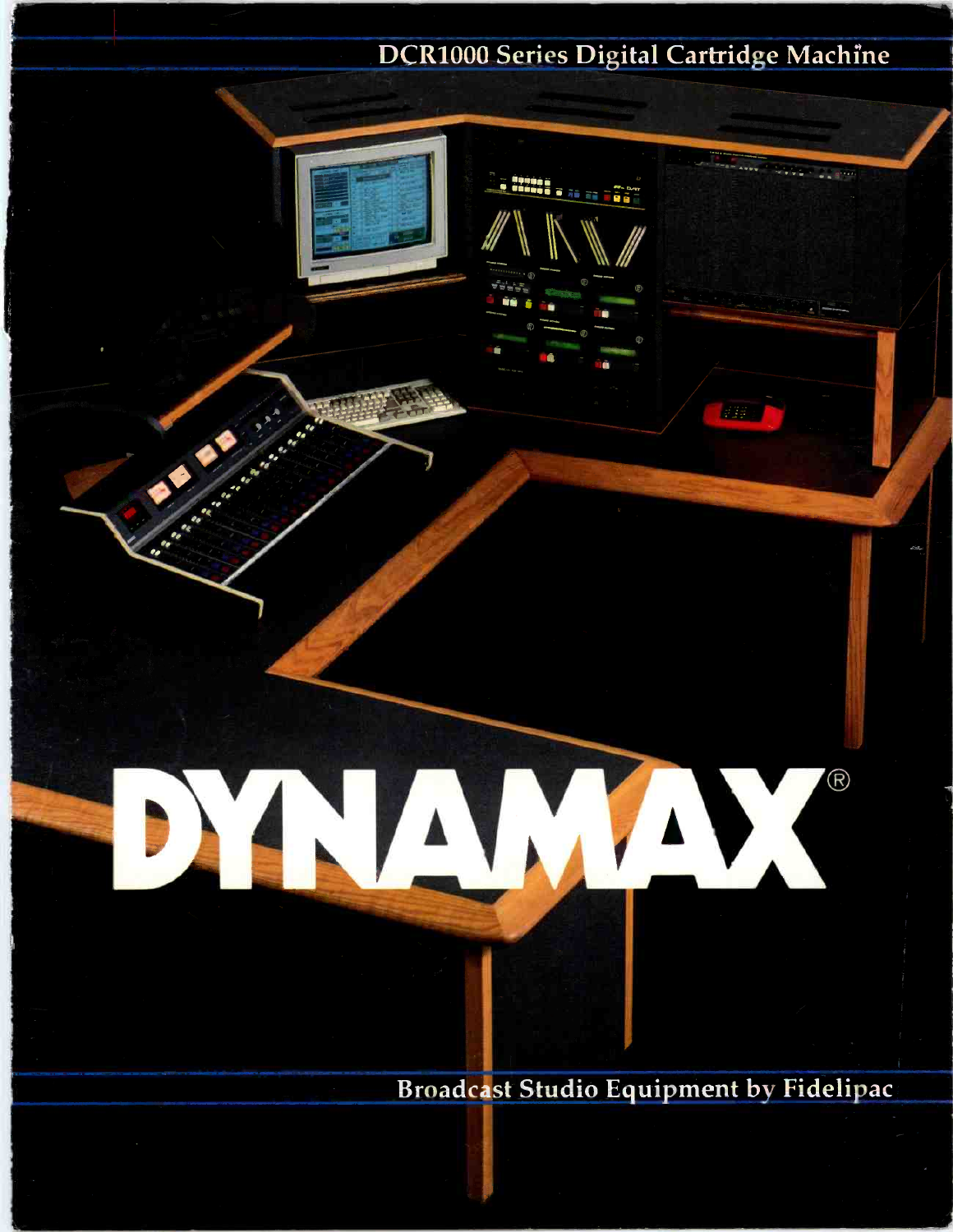# **DYNAMAX DCR1000™ Series**



The Dynamax DCR1000 Series features simple cart -like operation and requires little or no training. Its durable, maintenance -free design and use of standard  $3\frac{1}{2}$ " floppy disks to store high quality digital audio will reduce operating costs at your facility. Not only will you achieve consistently excellent audio, but you will eradicate phase errors and wow & flutter.

The DCR1000 saves you money by reducing media expense compared to tape cartridges. It saves money by virtually eliminating the maintenance required of magnetic tape equipment. And it saves money by reducing production time and eliminating common on -air mistakes.

# THE PLAYER

The Player has just three front panel buttons - START, STOP, and CUE. A two line by 24 character LCD shows an electronic cart label and a count-up/count-down timer. START and CUE are virtually instantaneous. The player also includes an RS -232 port for logging and machine control as well as conventional remote control of all functions and indicators. A built-in clock/calendar with battery backup permits inclusion of the date and time in logging entries as well as checking spots against their kill dates. Replay lockout prevents accidental replay without first changing a disk.

# THE RECORD MODULE

The Record Module features extended scale peak metering with digital overload indicators. Sampling rates are selectable from the front panel allowing audio bandwidth and storage time to be optimized for each cut.

Dubbing is made easy with the START ON AUDIO feature which allows a variable threshold audio detector to begin the process automatically. When used in conjunction with the AES/EBU digital input, START ON AUDIO allows even a novice to create perfect digital copies the first time. A standard PC/AT keyboard permits titling carts, editing their Secondary and Tertiary cues, end checking, and looping. A Centronics parallel printer port is included for automatic generation of cart labels.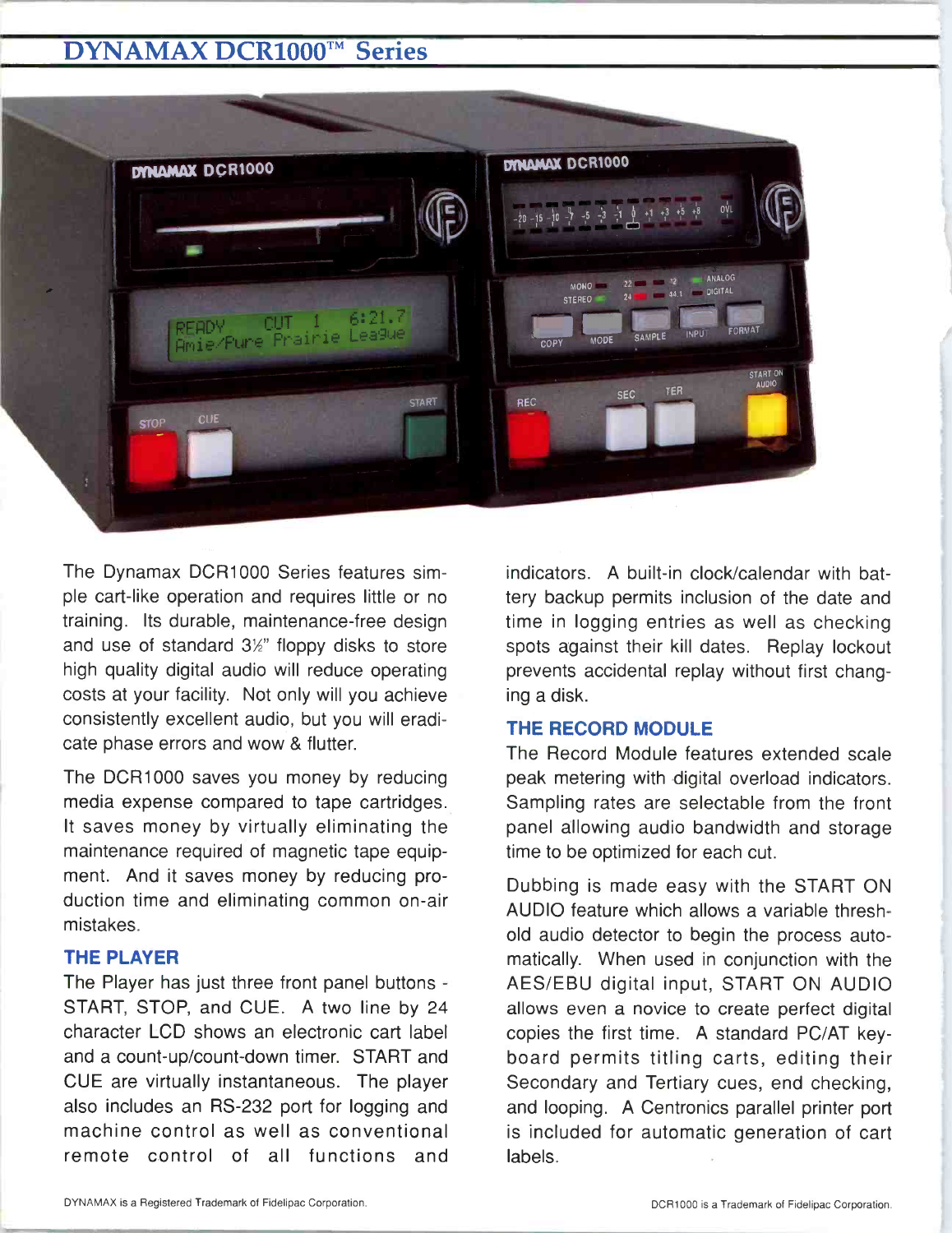#### The Recorder

- Selectable sampling rates
- Secondary and Tertiary cues
- Extended scale peak metering
- AES/EBU digital input
- Start on audio
- Direct digital dubbing from CD
- PC keyboard for titling & editing

#### The Player

- Simple cart -like operation
- No on-air personality training
- Just three front panel buttons
- Instant start and cue
- Maintenance -free design
- No cleaning or alignment
- Awesome audio quality

#### The Media

- 13MB disk stores over 5 minutes stereo audio with 15kHz bandwidth and 15 minutes mono with 10kHz bandwidth
- Standard low-cost 2MB floppy disk holds 60 second spots

#### EDITING

Editing is easy and requires only the PC/AT keyboard and the LCD. Audio can be inserted, deleted or moved. Cuts can be resequenced or temporarily suspended from the rotation. Looping is accomplished with just a few keystrokes. Most common production errors can be corrected without requiring a new dub. Editing features can be combined to produce such sophisticated tools as variable length beds.

# MAINTENANCE

Operation of the DCR is easily customized. Machine settings are stored in non-volatile RAM and accessed via a setup menu. You can configure everything from timer behavior to STOP lamp flashing according to your preferences.

Maintenance of the DCR1000 Series is a snap. There is nothing to clean or align and no adjustments to make. The disk drive provides over 30,000 hours of service, can be replaced in less than 15 minutes, and costs less than a set of tape heads. Built-in diagnostics and media test aid troubleshooting.

# THE MEDIA

Standard, low-cost 2MB computer floppy disks are used for commercials and other short material. Songs up to 5:10 are recorded on 13MB diskettes which cost about the same as premium tape cartridges. 13MB diskettes store up to 15 minutes of voice or AM program material. Both 2MB and 13MB disks operate interchangeably in any player.

Up to 16 cuts can be stored on each disk and automatically played in rotation or selected individually from the front panel. Diskettes preserve audio perfection over their entire lives and last considerably longer than tape cartridges.

#### ACCESSORIES

Fidelipac offers all of the tools needed to simplify usage of the DCR1000 Series. Accessories include wall mount and carousel style disk storage racks, label printer, disk labels, and pre -formatted floppy disks. A PC/AT keyboard with command template is included with each Record Module.



DCR1000 Media and Accessories